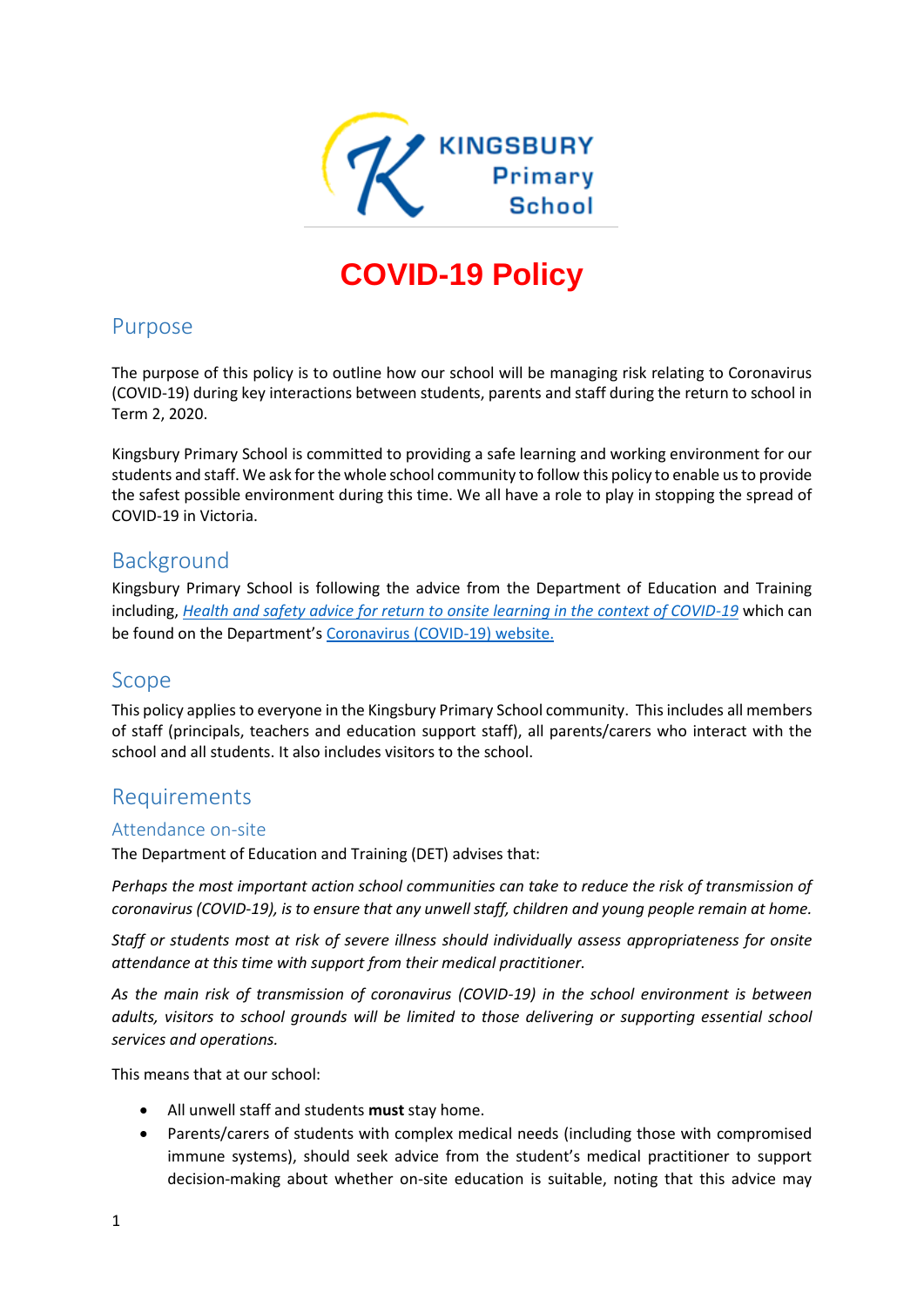change depending on the status of the coronavirus (COVID-19) pandemic in Victoria. This is in line with the [DET Health Care Needs](https://www.education.vic.gov.au/school/principals/spag/health/Pages/healthcareneeds.aspx) policy.

- Visitors to school grounds will be limited to those delivering or supporting essential school services and operations (e.g. student health and wellbeing services, specialist curriculum programs, maintenance workers).
- Additional staff, including parent and community volunteers, are discouraged from attending school at this time. Activities dependent on and involving parents such as School Canteen and the Uniform shop are suspended until further notice.
- We ask that any parents/carers wishing to discuss any matters with a staff member to first use the options of either a phone call, email or video call which is to be arranged via an appointment. If a face-to-face meeting is necessary, it must meet the physical distancing requirements of 1.5m between adults.
- Entry to the administration area is limited. If you need to discuss a matter in person, please first make an appointment. There is no access to the administration staff at the end of the school day.
- All interschool activities that involve onsite attendance by students from other schools such as Inter-school Sport or Debating will either take place virtually or will be postponed.
- School assemblies, excursions, camps and other non-essential large gatherings will be postponed. This includes any assemblies and our biannual School Concert which was scheduled for Term 3. A decision will be made about School Camp at a later date, pending further advice from DET.

#### School arrival and departure

#### DET advises that:

*As the main risk of introducing coronavirus (COVID-19) to the school environment is from adults, close proximity between adult members of the school community should be avoided, particularly during school drop-off and pick-up.*

This means that at our school:

We ask staff and parents/carers to observe physical distancing measures by not congregating in areas inside or around the school including the entrance, the car park the administration area and the sensory garden.

To minimise interaction of students and adults within the school and at entry points we:

- $\circ$  Will have a designated entry and exit point in and out of the school grounds
- $\circ$  Will allow one person only in front of the counter in the administration area at all times
- o Will place social distancing markers
- $\circ$  Request that parents only enter the school grounds when essential to do so and to contact the school by phone or email where appropriate instead
- o Encourage non-contact greetings
- $\circ$  Ask that parents/carers do not linger while picking up or dropping off students
- o Will ask that parents collect students from designated drop off and pick up points at the front of the school
- o Maintain hygiene through hygiene stations in and around the school

#### **Entry is not permitted to any school building by parents, with the exception of the administration area.**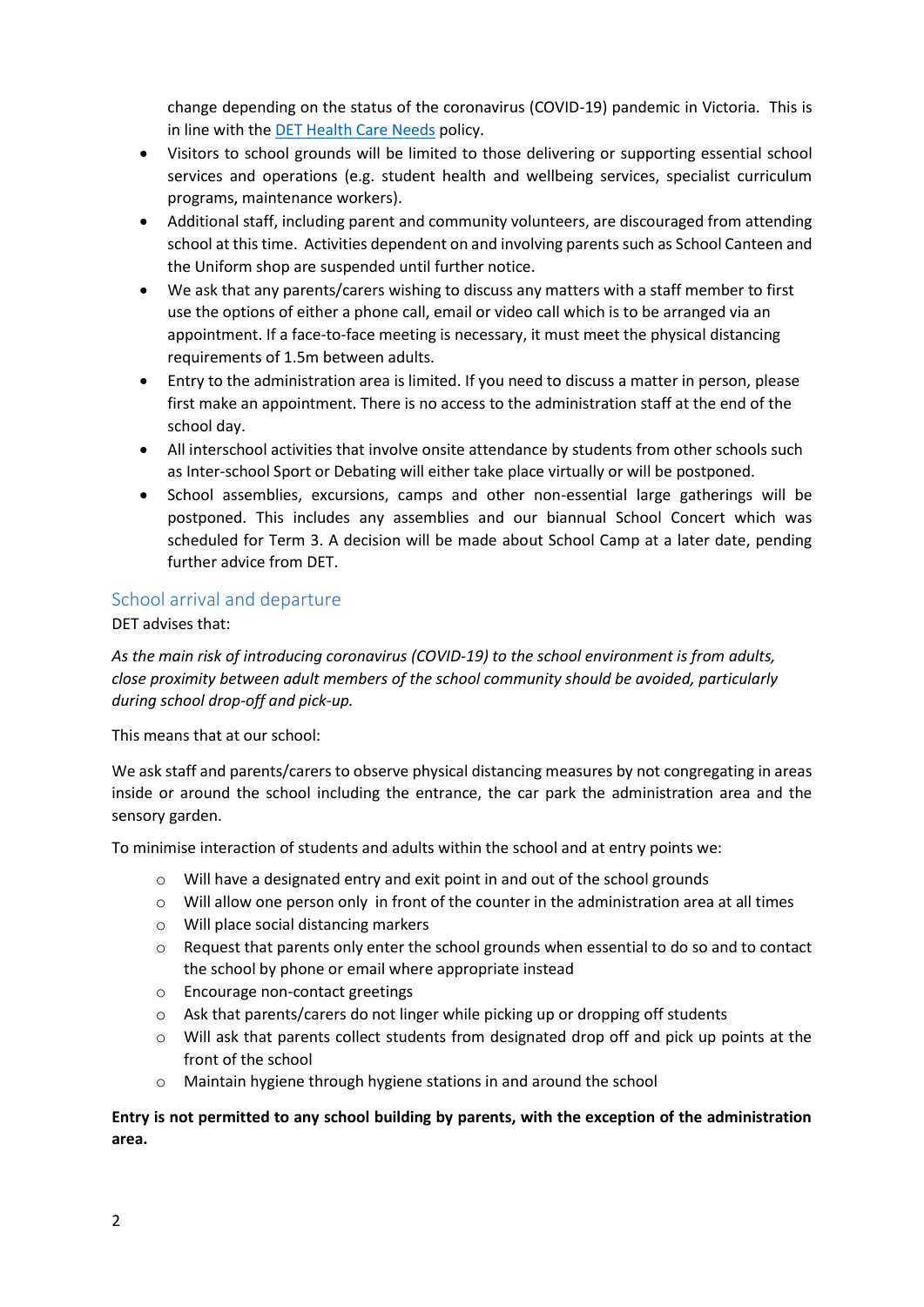#### DET advises that:

*Everyone can protect themselves and prevent the spread of coronavirus by continuing effective hand hygiene.* 

At our school:

- All staff and students will undertake regular hand hygiene, particularly on arrival to school, before and after eating, after blowing their nose, coughing, sneezing or using the toilet. This will be directed or supervised by staff where required.
- Where soap and water are not readily available, hand sanitiser will be made available.
- Students must bring their own water bottles to school for use (and refilling). Students will **not** be permitted to drink from drinking fountains at this time.
- Staff and students are reminded to clean their mobile phones regularly. The Kingsbury Primary School Mobile Phone Policy remains in place and all phones must be left at the office during school hours.
- Sharing of food is not permitted.

## Specific arrangements for teaching and learning environments and break times DET advises that:

*Maintaining a physical distance of 1.5 metres will not always be practical in education settings. Physical distancing is most important between adults.*

*Reducing mixing between different cohorts (either classes or year levels) is recommended as a precautionary measure to minimise risk of spread of transmission and aid containment in the rare event of a confirmed case of coronavirus (COVID-19) on site.*

At our school we will the provision of:

- Staggered break times and assigned play spaces to ensure separation of different classes when outdoors
- Windows and doors open to promote fresh air flow indoors when possible and minimize contact
- The use of outdoor learning areas or environments with enhanced ventilation where possible and as practical depending on weather conditions
- Maintaining students predominantly in the same classroom areas rather than moving from room to room
- Maintaining physical distance between staff members as much as practical when working in a classroom together

#### School offices and staff facilities

DET advises that:

*As the greatest risk of transmission of coronavirus (COVID-19) in the school environment is between adults, close proximity between staff will be avoided where possible and especially in offices and staff rooms.*

At our school we will:

- Spread staff workstations out as much as possible and limit the number of staff in offices, relocating staff to other spaces (e.g. library or unused classrooms).
- In line with other workplaces across Victoria, we will remind staff to maintain physical distancing from each other as much as possible in the reception, staff room and offices.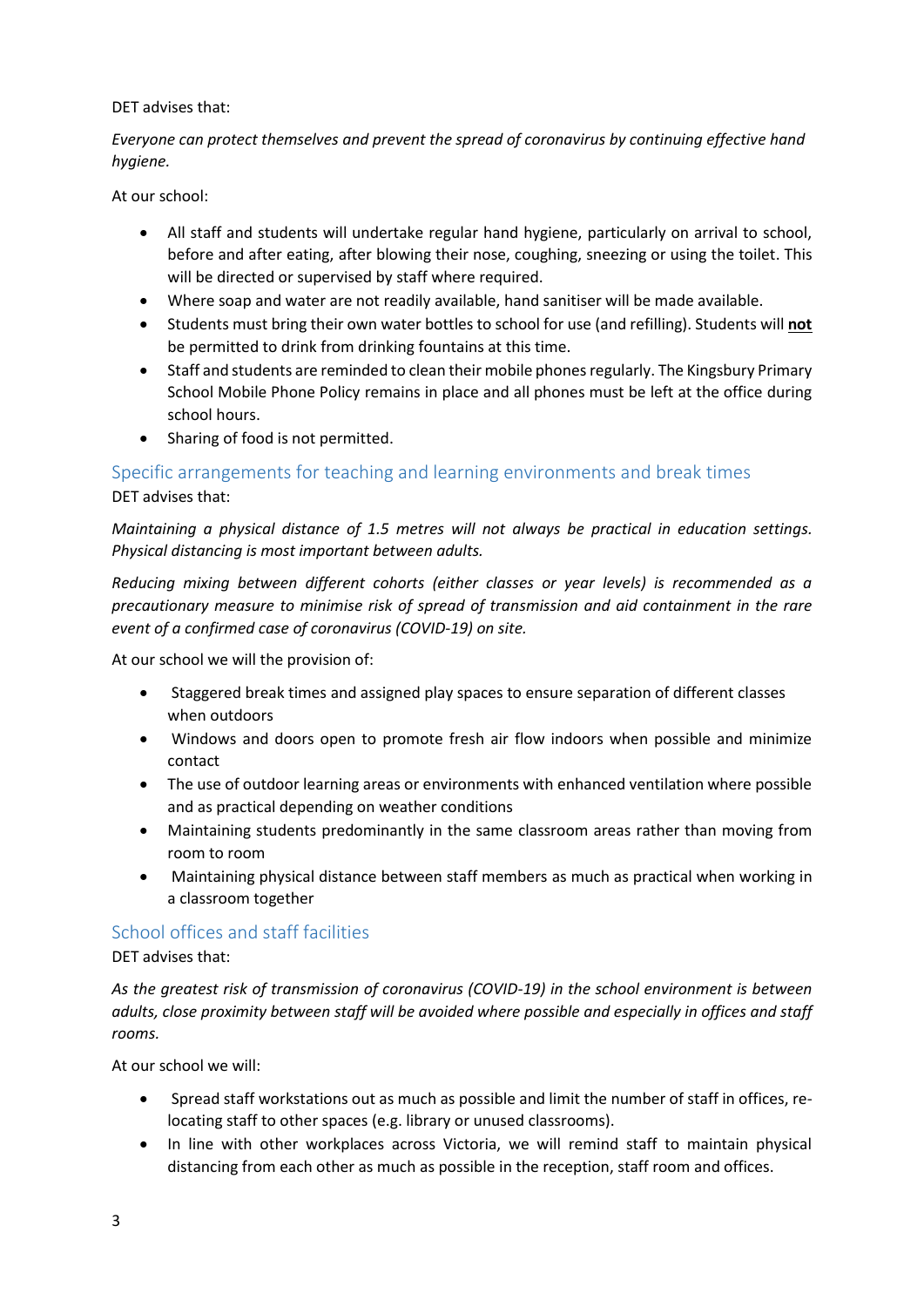### Cleaning and facilities management

DET advises that:

*Environmental cleaning, coupled with regular hand hygiene, remains important to reduce the risk of coronavirus (COVID-19) transmission.*

At our school we will:

- Continue extension of routine environmental cleaning, including progressive cleaning throughout the day to ensure that risks of transmission are reduced for high-touch services. See Department information about [Access to cleaning supplies and services.](https://www.education.vic.gov.au/school/teachers/management/infrastructure/Pages/cleaningsupplies.aspx)
- Carefully consider the necessity of using shared items or equipment e.g.: shared computers, class sets of teaching and learning materials, musical instruments etc at this time.
- We will be practising hand hygiene immediately before and after use of shared equipment

#### Sport and recreation

DET advises that:

*In line with community advice, reasonable precautions are still advised to reduce the risk of coronavirus (COVID-19) transmission in the context of sport and recreation.*

- Playground equipment can be used. However, students will be directed to practise hand hygiene before and after use.
- Wherever possible, outdoor facilities will be used for physical education and recreational play. Where indoor facilities are used, we will limit the number of students.
- Swimming and aquatic facilities will not be used.
- We will encourage non-contact sports at this time. Hand hygiene will be practised before and after use of any sporting equipment.

## Provision of routine care and first aid

DET advises that:

*Physical distancing is not practical when providing direct care. In this situation standard precautions, including hand hygiene, are important for infection control.*

At our school:

- Standard precautions as per DET [Infectious Diseases](https://www.education.vic.gov.au/school/principals/spag/health/pages/infectiousdiseases.aspx) policy and our First Aid Policy will be followed when providing first aid. For example, we will use gloves and an apron when dealing with blood or body fluids/substances.
- Hand hygiene will be practised before and after performing routine care or first aid.
- Additional Personal Protective Equipment (PPE), for example face masks, is not required to provide routine care or first aid for students who are well, (e.g. application of a band aid).

## Management of an unwell student or staff member

DET advises that:

*It is important that any staff member or student who becomes unwell while at school returns home. While it is unlikely that a staff member or student who is unwell with flu-like symptoms will have coronavirus (COVID-19) there are some sensible steps schools can take while a student awaits collection by a parent or carer as a precaution.*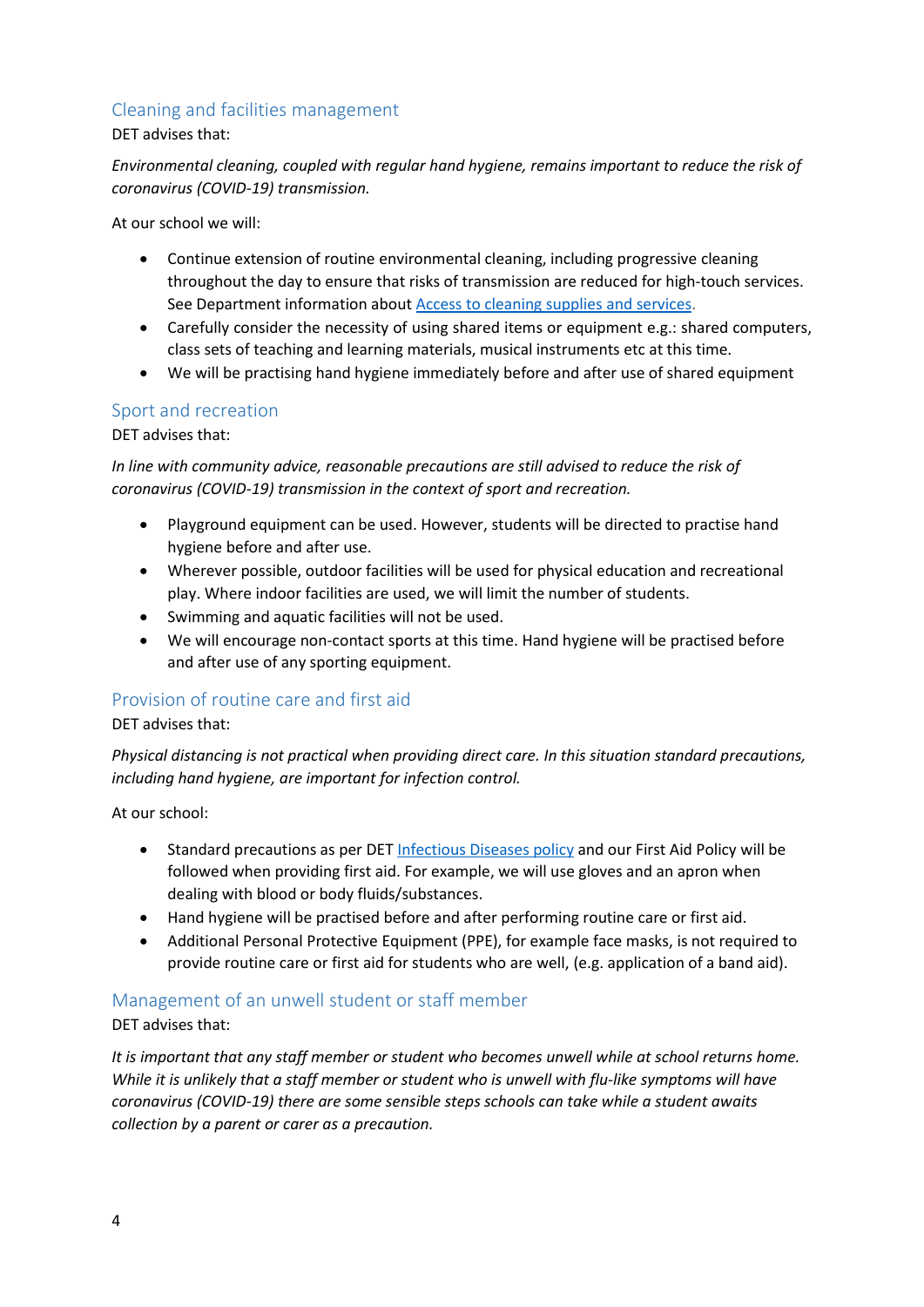This means that at our school:

- Staff and students experiencing compatible symptoms with coronavirus (COVID-19), such as fever, cough or sore throat, will be isolated in an appropriate space with suitable supervision and must be collected by a parent/carer immediately.
- Where staff or students are experiencing compatible symptoms with coronavirus, we will ensure hand hygiene, physical distancing and (where possible) use of a face mask. See DET [guidance for the use of Personal Protective Equipment in education.](https://edugate.eduweb.vic.gov.au/sites/i/_layouts/15/WopiFrame.aspx?sourcedoc=/sites/i/Shared%20Documents/Guidance-for-the-use-of-PPE-in-education-settings.docx&action=default)
- Health care plans, for individual students, where relevant, will be updated to provide additional advice on monitoring and identification of the unwell child in the context of coronavirus (COVID-19).
- If a staff member is unsure whether a student is unwell in the first instance we will contact the parent/carer to discuss any concerns about the health status of the student, and we will take a precautionary approach, requesting the parent/carer to collect their child if concerns remain. A trained staff member will take the temperature of the student, to support decision-making.
- Staff or students experiencing compatible symptoms with coronavirus (COVID-19) will be encouraged to seek the advice of their healthcare professional who can advise on next steps. A medical certificate is not required to return to school after a period of illness, however staff and students should not return until symptoms cease.
- If a student spreads droplets (for example by sneezing, coughing or vomiting), surfaces will be immediately cleaned with disinfectant wipes (and using gloves).

# Managing a suspected or confirmed case of COVID-19

*DET has comprehensive procedures in place with the Department of Health and Human Services to manage suspected or confirmed cases of coronavirus (COVID-19) in schools.*

- We will contact the Department of Health and Human Services on 1300 651 160 to discuss what to do next if a student or staff member:
	- o is a confirmed case
	- $\circ$  has been in close contact with a confirmed case
- We will inform the Department by making a[n IRIS incident alert.](https://www.eduweb.vic.gov.au/iris/ctrESMMain.asp)

DHHS defines 'close contact' as someone who has either:

- had at least 15 minutes of face-to-face contact with a confirmed case of coronavirus (COVID-19)
- shared a closed space for more than two hours with someone who is a confirmed case.

# Further information and resources

- [DET Coronavirus \(COVID-19\) website:](https://education.vic.gov.au/about/department/Pages/coronavirus.aspx)
	- o <https://www.education.vic.gov.au/school/Pages/coronavirus-advice-schools.aspx>
- [DHHS Coronavirus \(COVID-19\) website:](https://www.dhhs.vic.gov.au/coronavirus)
	- o <https://www.dhhs.vic.gov.au/coronavirus>
- [DET Infectious Diseases Policy:](https://www.education.vic.gov.au/school/principals/spag/health/pages/infectiousdiseases.aspx)
	- o [https://www.education.vic.gov.au/school/principals/spag/health/pages/infectiousdi](https://www.education.vic.gov.au/school/principals/spag/health/pages/infectiousdiseases.aspx) [seases.aspx](https://www.education.vic.gov.au/school/principals/spag/health/pages/infectiousdiseases.aspx)
- **[DET Health Care Needs Policy](https://www.education.vic.gov.au/school/principals/spag/health/pages/healthcareneeds.aspx)** 
	- o [https://www.education.vic.gov.au/school/principals/spag/health/pages/healthcaren](https://www.education.vic.gov.au/school/principals/spag/health/pages/healthcareneeds.aspx) [eeds.aspx](https://www.education.vic.gov.au/school/principals/spag/health/pages/healthcareneeds.aspx)
- [Talking to your child about COVID-19:](https://www.education.vic.gov.au/Documents/about/department/covid-19/talking-to-your-child-during-coronavirus.docx)